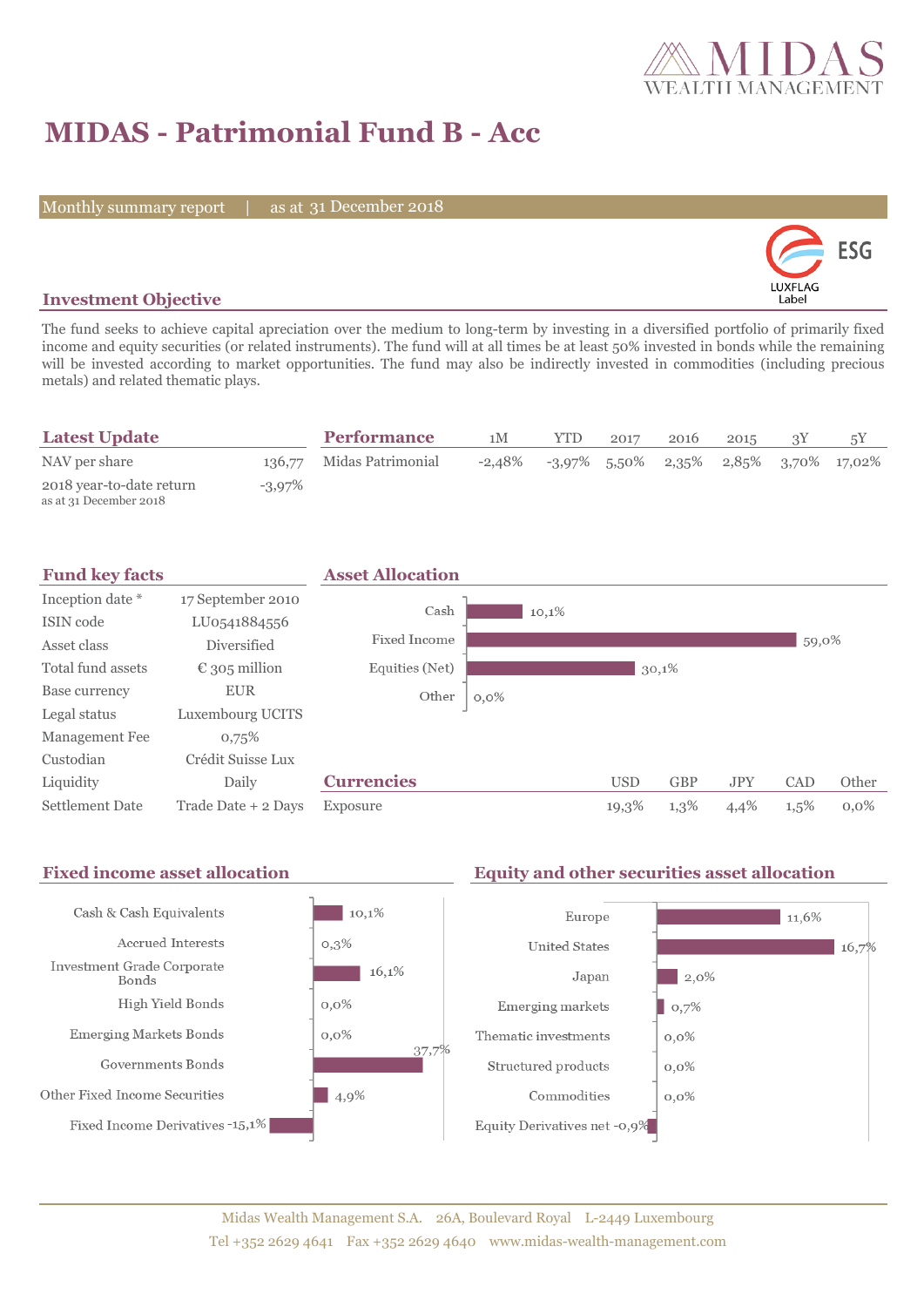

# **MIDAS - Patrimonial Fund B - Acc**

Monthly summary report | as at 31 December 2018

| Top 10 fixed income holdings            | <b>YTM</b> | Rating     | Weight  | <b>Fixed income rating breakdown</b> |
|-----------------------------------------|------------|------------|---------|--------------------------------------|
| DEUTSCHLAND REP : DBR 0 1/2 08/15/27    | 0,1%       | AAA        | 5,5%    |                                      |
| NETHERLANDS GOVT: NETHER 0 3/4 07       | $0,3\%$    | AAA        | 3,4%    | AAA<br>32,6%                         |
| EUROPEAN INVT BK : EIB o $3/8$ 07/16/25 | $0,3\%$    | AAA        | 2,6%    | AA<br>18,5%                          |
| HELLENIC T-BILL : GTB 0 04/05/19        | 0,8%       | B          | 2,6%    | 10,8%<br>А                           |
| AGENCE FRANCAISE : AGFRNC 0 1/8 11/1    | 0,2%       | AA         | 2,6%    | <b>BBB</b><br>29,8%                  |
| BTPS: BTPS 2 02/01/28                   | 2,7%       | <b>BBB</b> | 2,4%    | <b>BB</b><br>$0,0\%$                 |
| DEUTSCHLAND REP: DBR 1 1/4 08/15/48     | 0,8%       | AAA        | 2,1%    | B<br>$4.5\%$                         |
| ALLIANDER: ALLRNV 07/8 04/22/26         | 0,8%       | $AA-$      | $2,0\%$ | <b>CCC</b><br>$0,0\%$                |
| SPANISH GOV'T: SPGB 1.6 04/30/25        | 0,8%       | $BBB+$     | 1,8%    | <b>NR</b><br>3,8%                    |
| NETHERLANDS GOVT : NETHER 2 3/4 01      | $0.9\%$    | AAA        | 1,7%    |                                      |

| Top 10 equity holdings         | Sector                     | Weight | <b>Equity sector breakdown</b> |           |
|--------------------------------|----------------------------|--------|--------------------------------|-----------|
| <b>PFIZER INC</b>              | <b>Health Care</b>         | 0,9%   | <b>Consumer Discretionary</b>  | 12,8%     |
| <b>MICROSOFT CORP</b>          | Information Technolog 0.8% |        | Consumer Staples               | 10,5%     |
| VISA INC                       | Information Technolog 0.8% |        | Energy                         | $1,5,7\%$ |
| <b>JOHNSON &amp; JOHNSON</b>   | <b>Health Care</b>         | 0,8%   | Financials                     | 15,6%     |
| <b>MEDTRONIC PLC</b>           | <b>Health Care</b>         | 0,7%   | Health Care                    | 15,7%     |
|                                |                            |        | Information Technology         | 16,1%     |
| <b>FREY</b>                    | <b>Real Estate</b>         | 0,7%   | Industrials                    | $9,2\%$   |
| <b>BANK OF AMERICA CORP</b>    | Financials                 | 0,7%   | Materials                      | 3,3%      |
| PEPSICO INC                    | <b>Consumer Staples</b>    | 0,7%   | <b>Communication Services</b>  | 4,9%      |
| <b>JPMORGAN CHASE &amp; CO</b> | Financials                 | 0,7%   | Utilities                      | 1,4%      |
| ALIBABA GROUP HOLDING-SP ADR   | Consumer Discretionar 0,7% |        | Real Estate                    | $4,7\%$   |

### **Top 5 funds and other holdings**

| Amundi Japan TOPIX ETF | $2.0\%$ |
|------------------------|---------|
| MM Convertible Europe  | $1.2\%$ |